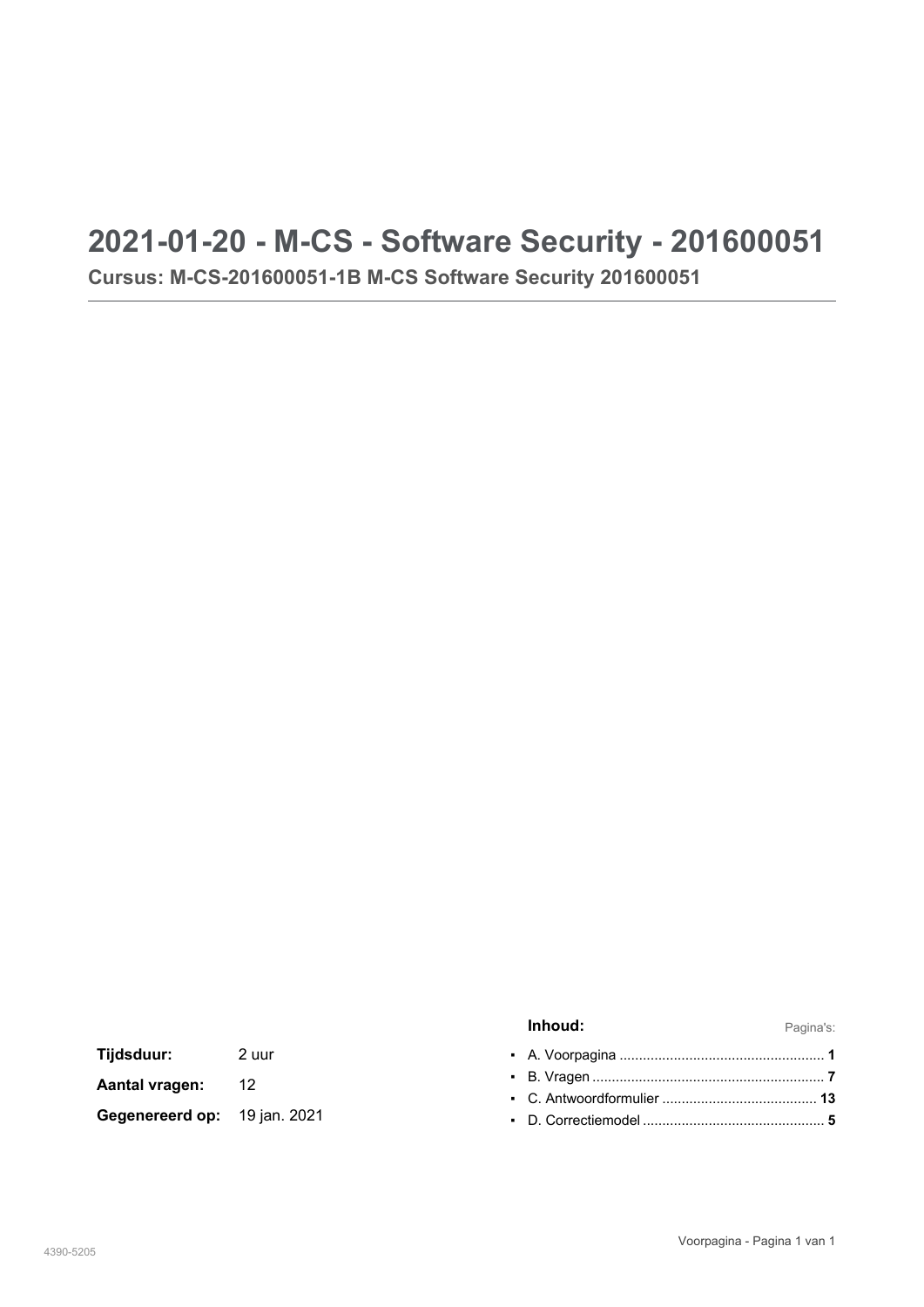# <span id="page-1-0"></span>**2021-01-20 - M-CS - Software Security - 201600051**

**Cursus: M-CS Software Security 201600051**

*There are 100 points in total for this exam and you have 120 minutes to complete it. That means that you should complete a question with X points in about X minutes. When you think that it will take you longer, then skip the question for now and do it at the end of the exam.*

**Aantal vragen:** 12

**In totaal zijn 101 punten voor deze toets te behalen, 55,55 punten zijn nodig om voor de toets te slagen.**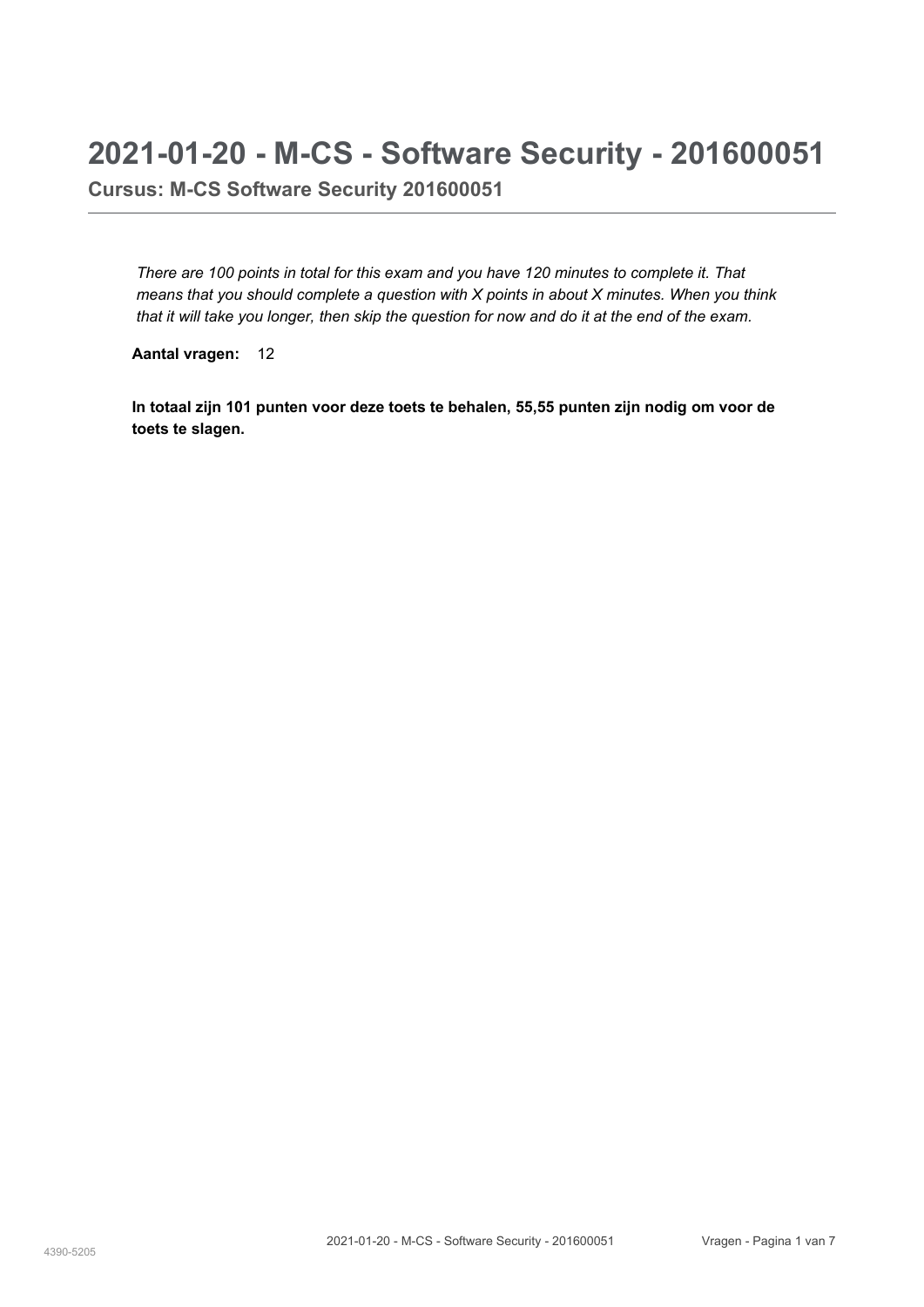- **1** In the lecture, we studied two different tools that almost do the same: ASAN and Valgrind. 7 pt.
- In general, one of the main things missing in Rust compared to C and C++ are circular data **2**
- 10 pt. structures. As part of one of the reflection sessions, we studied an article that describes a potential solution to this problem:

<https://rust-leipzig.github.io/architecture/2016/12/20/idiomatic-trees-in-rust/>

While this might provide a good solution for static data, which is just generated once but then never updated, certain problems arise when you would use that approach for dynamic data structures in which items are regularly added, modified and deleted during runtime.

Please describe what kind of problems one needs to expect here and potential solutions for those problems.

- AFL is considered to be a "guided" fuzzer. **3**
- Describe what a guided fuzzer is (the difference when compared to a dumb/basic fuzzer) and how that "guidance" influences the choices AFL mades when generating new inputs. 7 pt.
- In the lecture, I showed the following sample program written in Rust: **4**

```
fn main() {
         let mut a = vec:[1, 2, 3];a.push(4);
         let b = \&a;
         println!("{}",b[2]);
         let mut c = a;
         c.push(5);
         println!("{:?}", c);
     }
7 pt.
```
It compiles just fine with the current Rust compiler, but there were issues with older versions of the Rust compiler. Please explain what the issue with the older Rust compiler was.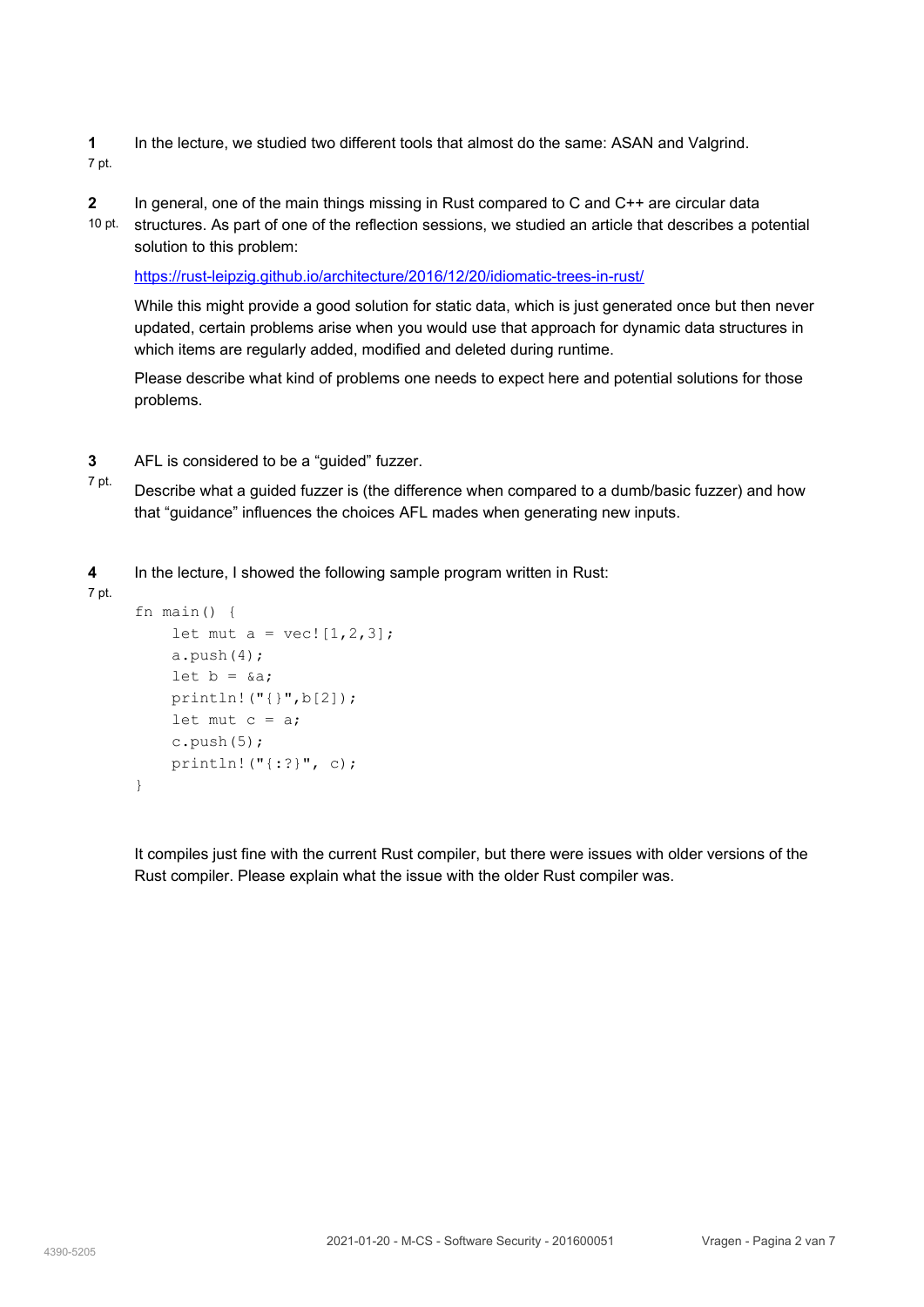- One of the problems of your web application was cross site scripting. One way to counter cross site **5**
- scripting is to accept only certain inputs and reject others. Here are two code snippets written in Kotlin that try to filter out potentially malicious input values. 7 pt.

```
fun checkXss1(s: String): Boolean {
  val specialChars = arrayOf('&', '<, '>, '\\for (c in s) {
      if (c in specialChars) {
          return false
      }
  }
  return true
}
fun checkXss2(s: String): Boolean {
  if (s.matches("^[a-zA-Z0-9 !.,]*$".toRegex())) {
      return true
  }
  return false
}
```
Which one of them is better from a security point of view and why?

Here is a short C program that has an obvious bug (out of bounds memory access). **6** 7 pt.

```
#include <stdlib.h>
#define N 100
int main(int argc, char** argv) {
  char* buf[N];
   for (int i = 0; i < N; i++) {
       buf[i] = malloc(N);
       if (buf[i] == NULL) {
           return 1;
       }
   }
  buf[N-1][N] = 'a';return 0;
}
```
When you compile that program with address sanitization (**-fsanitize=address**) and run it, will ASAN detect the problem alway or just with a high probability or (almost) never? Explain your answer!

In case the problem is always detected, try to modify it in a way so that it's possible that the problem will not be detected by ASAN, but an out of bounds memory access is still present.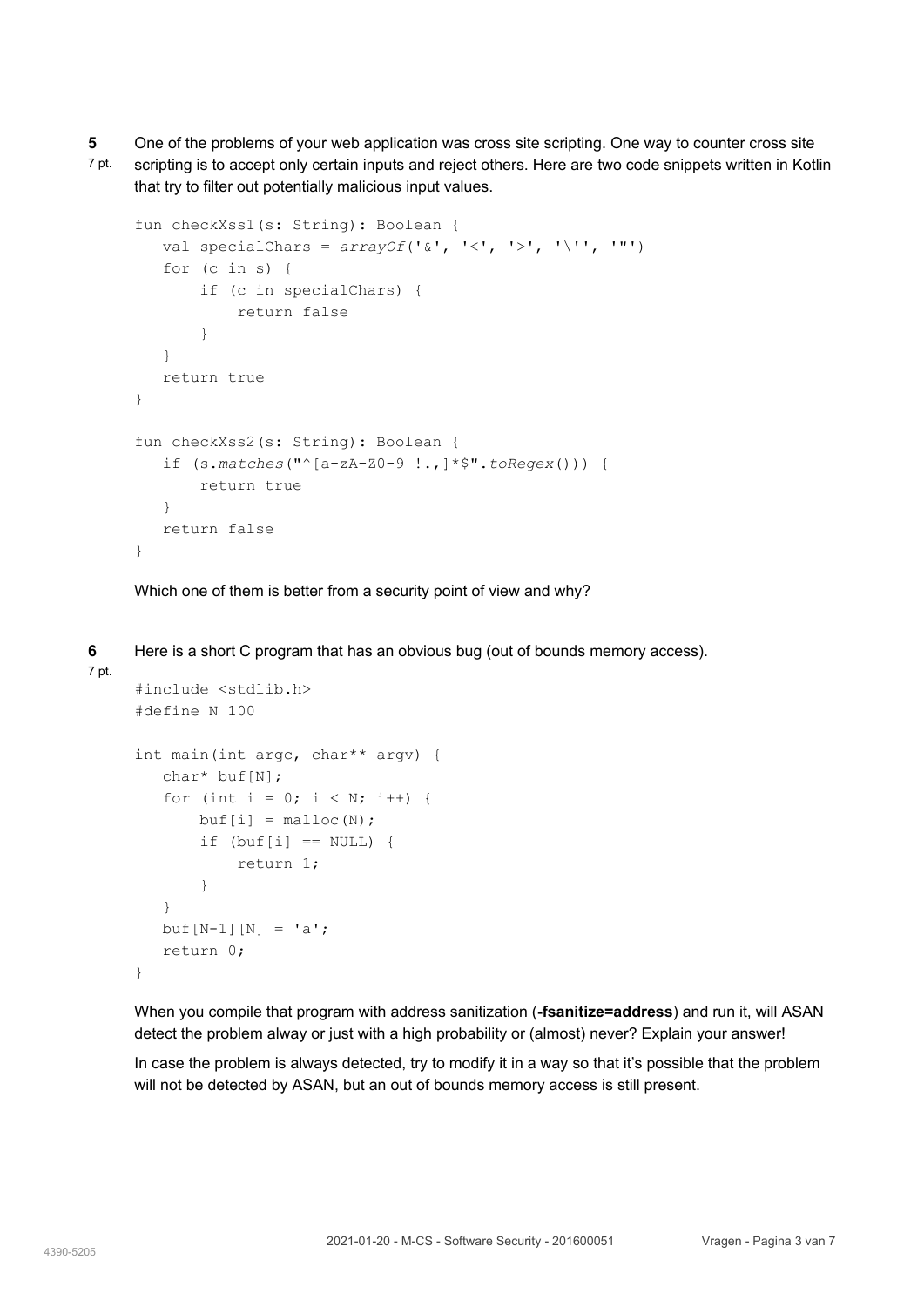- One of the approaches to support security during the development process we took a look at in the **7**
- lecture was a "Security Pipeline", which basically just means automatically running certain scripts/jobs on a server that perform various checks whenever a change is made to the application or in regular intervals. 7 pt.

However, there are exceptions: Describe a scenario in which such a security pipeline would probably yield in better results for a certain aspect in security than a human expert who would inspect the program regularly.

- Malloc returns a pointer towards the newly allocated memory. Of course a programmer has to take **8**
- this pointer and use it somehow. Discarding the return value of malloc is obviously a bug. It can easily be detected with for example ASAN or Valgrind as long as the bug is triggered during the execution of the program, but when the relevant part of the program that contains this bug is not triggered by one of the test inputs, it will not be found by Valgrind or ASAN. 7 pt.

Which tool can you detect this problem anyway without having to somehow find an input for the program that triggers the bug? Why do you think that this tool will find the bug and how will it do that?

One of your tasks was to write a content security policy for your application. Such an CSP might look like that. **9**

```
script-src 'self' https://code.jquery.com/jquery-3.3.1.slim.min.js
https://cdnjs.cloudflare.com/ajax/libs/popper.js/1.14.7/umd/popper.min.js
https://stackpath.bootstrapcdn.com/bootstrap/4.3.1/js/bootstrap.min.js;
style-src 'self' https://stackpath.bootstrapcdn.com/bootstrap/4.3.1/css/
bootstrap.min.css;
img-src 'self';
form-action 'self';
```
- How can you modify the policy to make it more robust/secure without altering the application itself? 10 pt. **a.**
- What kind of changes could you make to the application itself that would allow a more restrictive content security policy? 1 pt. **b.**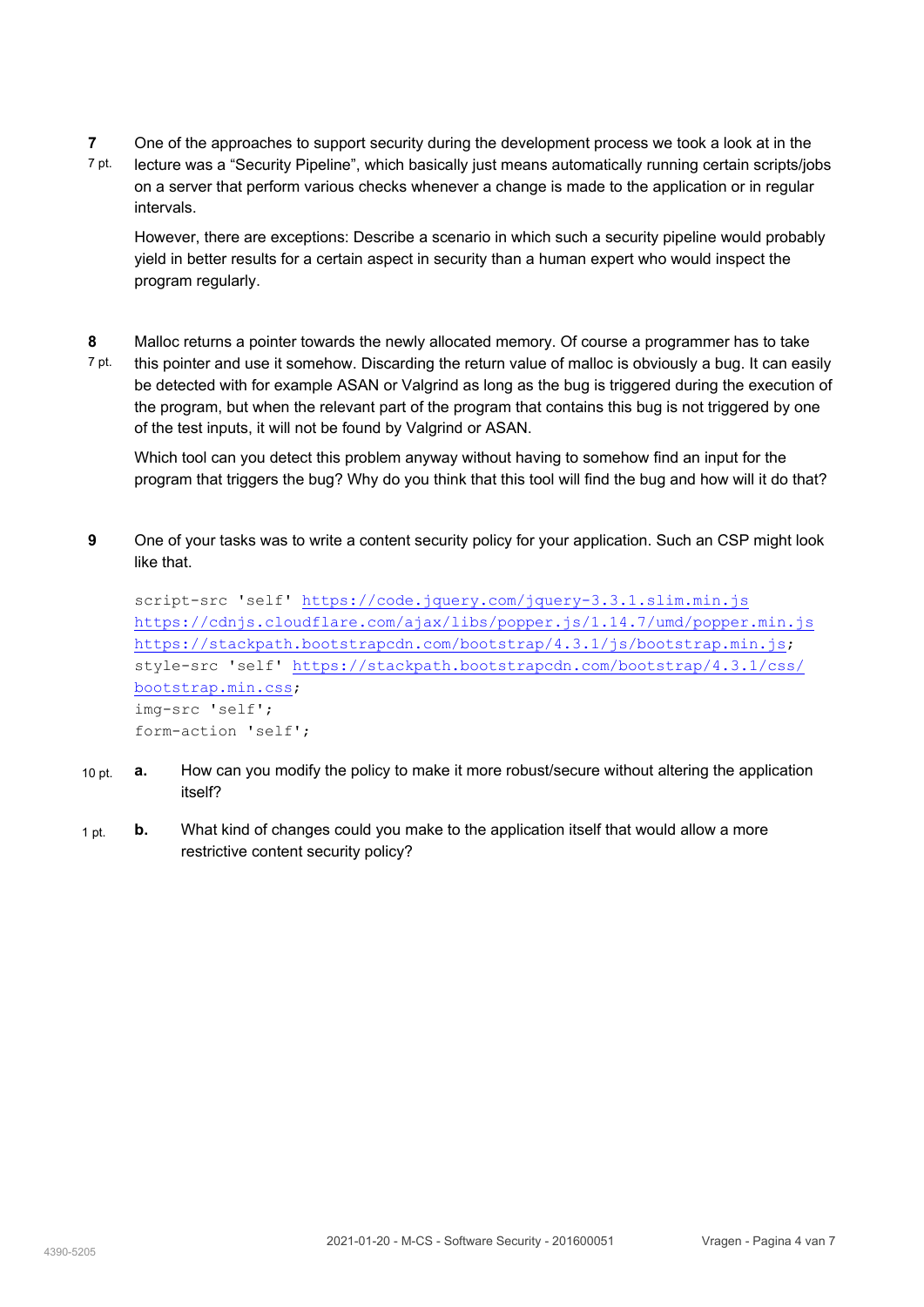One of the methods to detect bugs in a program is fuzzing. We discussed it in the lecture and we **10**

10 pt. used AFL as an example for a guided fuzzer. AFL needs a sample input for a program called seed so that it can start fuzzing. For example, when we would like to test our sorted tree C implementation, we could use the following seed:

```
i 1 erik
c 1 erik
p
e 1 erik
c 1 erik
q
```
Assume that we would now like to introduce an additional feature for the sorted tree, namely authentication: A password needs to be supplied as the first line of input. The application reads the correct password from ~/.config/sorted tree\_password and compares it to the password supplied via the standard input. For example when the password "SoftwareSecurityIsGreat" is configured in ~/.config/sorted\_tree\_password, then the following would be a valid input file:

```
SoftwareSecurityIsGreat
i 1 erik
i 2 tews
p
q
But an input like:
```

```
Test1234
i 1 erik
i 2 tews
p
q
```
Would be directly rejected after the first line of input. Obviously, AFL would not be able to immediately guess the right password, so starting from the current seed would probably not result in many different paths discovered.

Please sketch two different approaches how you could still fuzz the sorted tree with AFL, potentially using some additional tools that assist AFL.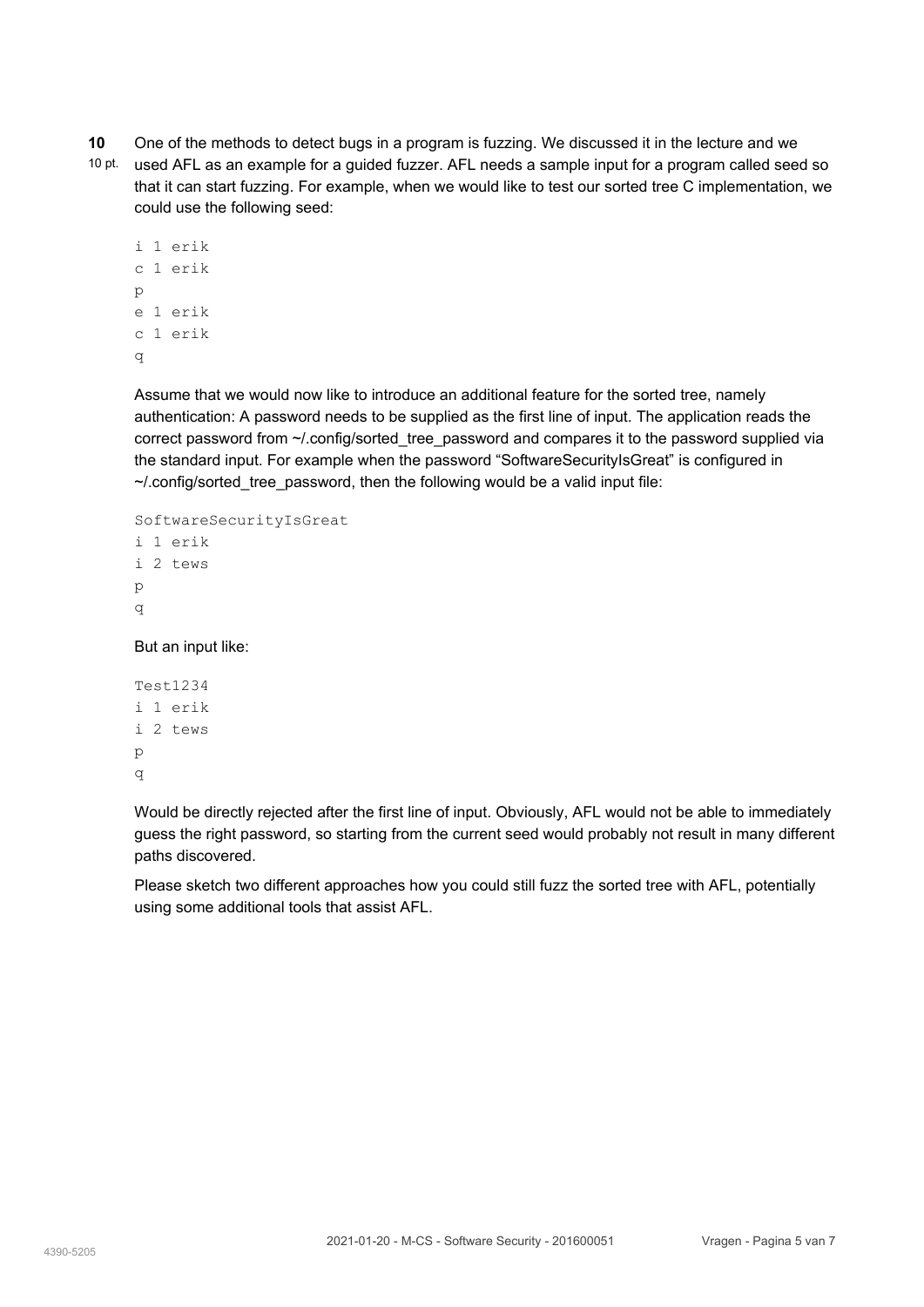- Implementing erase for your sorted tree in Rust was (besides balancing) probably the most difficult **11**
- 14 pt. part of your implementation task. Here, you see an attempt to implement a sorted tree in Rust with an erase function.

```
use std::cmp::Ordering;
#[derive(PartialEq, Eq, Hash, PartialOrd, Ord)]
struct Data{
   name : String,
   age : i32
}
struct Node{
   data: Data,
  left : Option<Box<Node>>,
  right: Option<Box<Node>>,
}
fn insert into right(node : &mut Box<Node>, to insert : Box<Node>){
   match &mut node.right {
      None => {node.right = Some(to insert)},
       Some(r) => {insert into right(r, to insert)}
   }
}
fn erase_node(input_node : &mut Option<Box<Node>>, data: Data) -> bool {
   match input node {
       None \Rightarrow {false},
       Some(node) \Rightarrow {
           match data.cmp(&node.data) {
               Ordering::Less => {erase node(&mut node.left, data) },
               Ordering::Greater => {erase node(&mut node.right, data)},
               Ordering::Equal => {
                   match (node.left, node.right) {
                        (None, None) \Rightarrow {*input node = None;
true},
                        (left, None) \Rightarrow {*input node = left;
true},
                        (None, right) \Rightarrow {*input node = right;
true},
                        (Some(mut left), Some(right)) \Rightarrow {
                            insert into right(&mut left, right);
                            *input node = Some(left);
                            true}
                   }
              }
           }
       }
```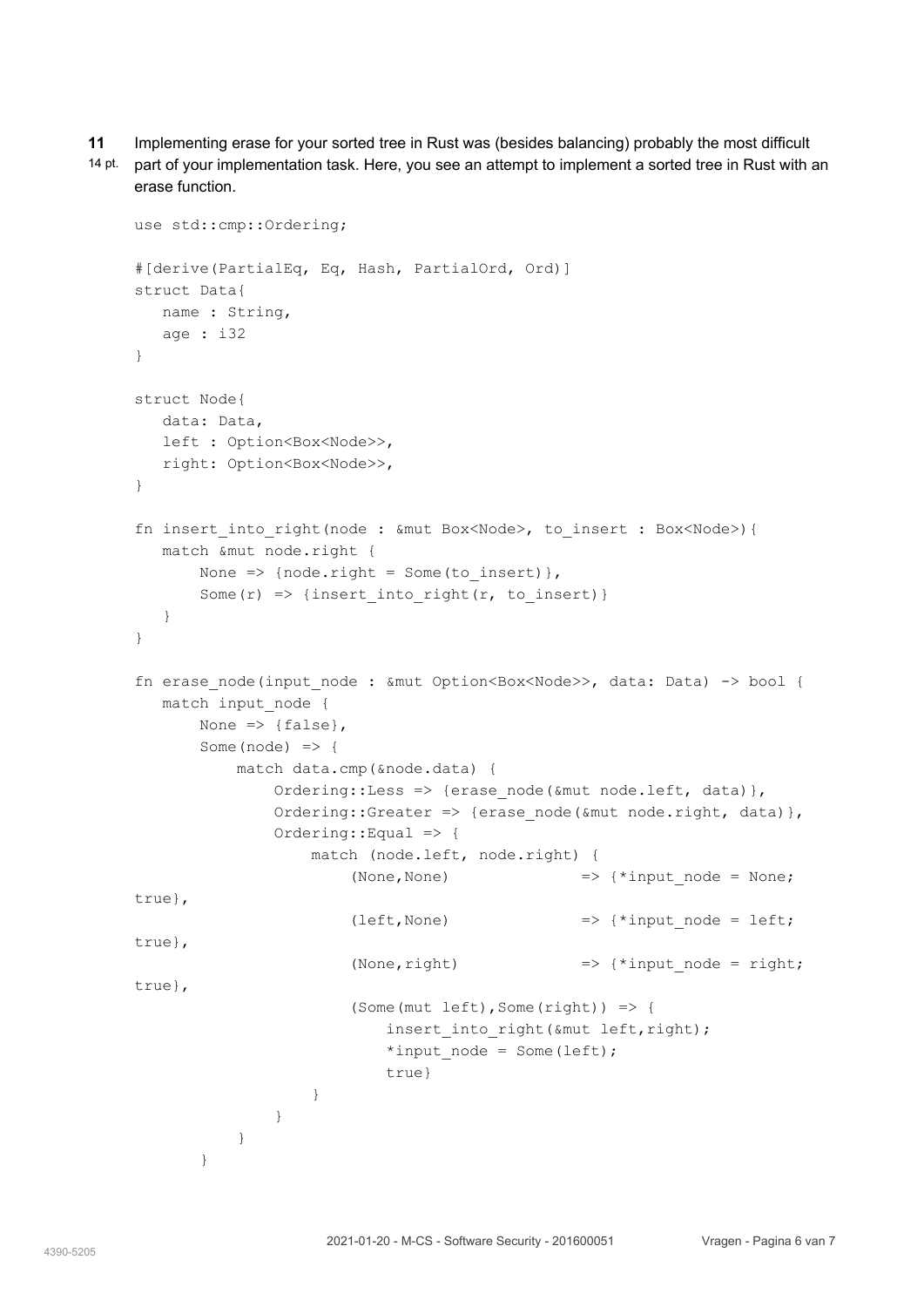```
}
}
fn main() {
  println!("Hello, world!");
}
```
Please fix that issue.

One of the common problems of web applications is using components that are outdated and have known vulnerabilities. For example the image gallery used the *com.fasterxml.jackson* Java library for XML parsing that had a known vulnerability in the version that was included by the image gallery. However other Java/Kotlin libraries were not the only kind of dependency the image gallery had. **12** 7 pt.

<span id="page-7-0"></span>Which two other kinds of dependencies had your application?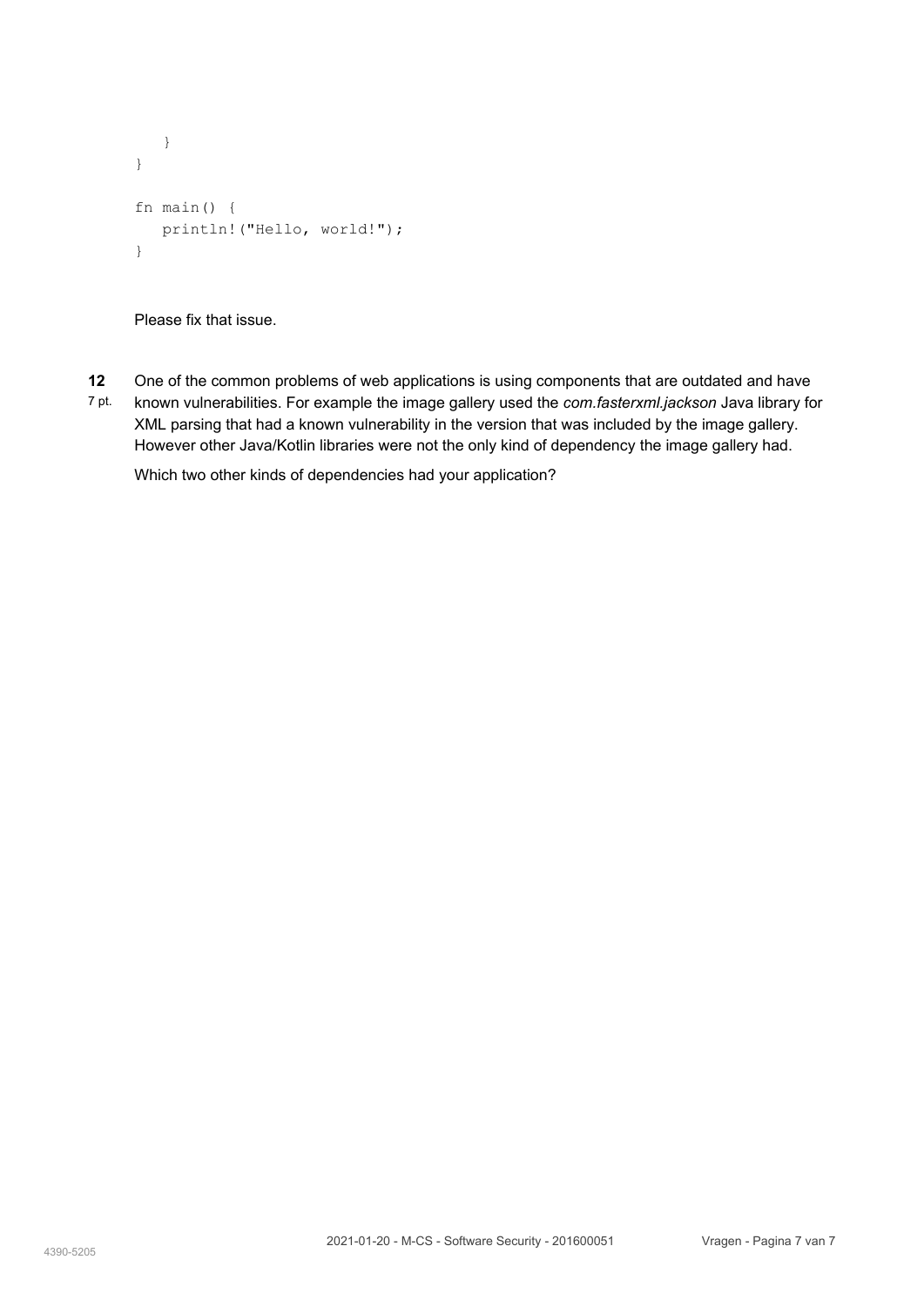<span id="page-8-0"></span>

| Naam:  |                          |                |                          | Handtekening:                                                                                                          |
|--------|--------------------------|----------------|--------------------------|------------------------------------------------------------------------------------------------------------------------|
| Datum: | $\overline{\phantom{a}}$ | Geboortedatum: | $\overline{\phantom{0}}$ |                                                                                                                        |
|        |                          |                |                          | Cursus: M-CS-201600051-1B M-CS Software Security 201600051 - Vragen: 2021-01-20 - M-CS - Software Security - 201600051 |

There are 100 points in total for this exam and you have 120 minutes to complete it. That means that you should complete a question with X points in about X minutes. When you think that it will take you longer, then skip the question for now and do it at the end of the exam.

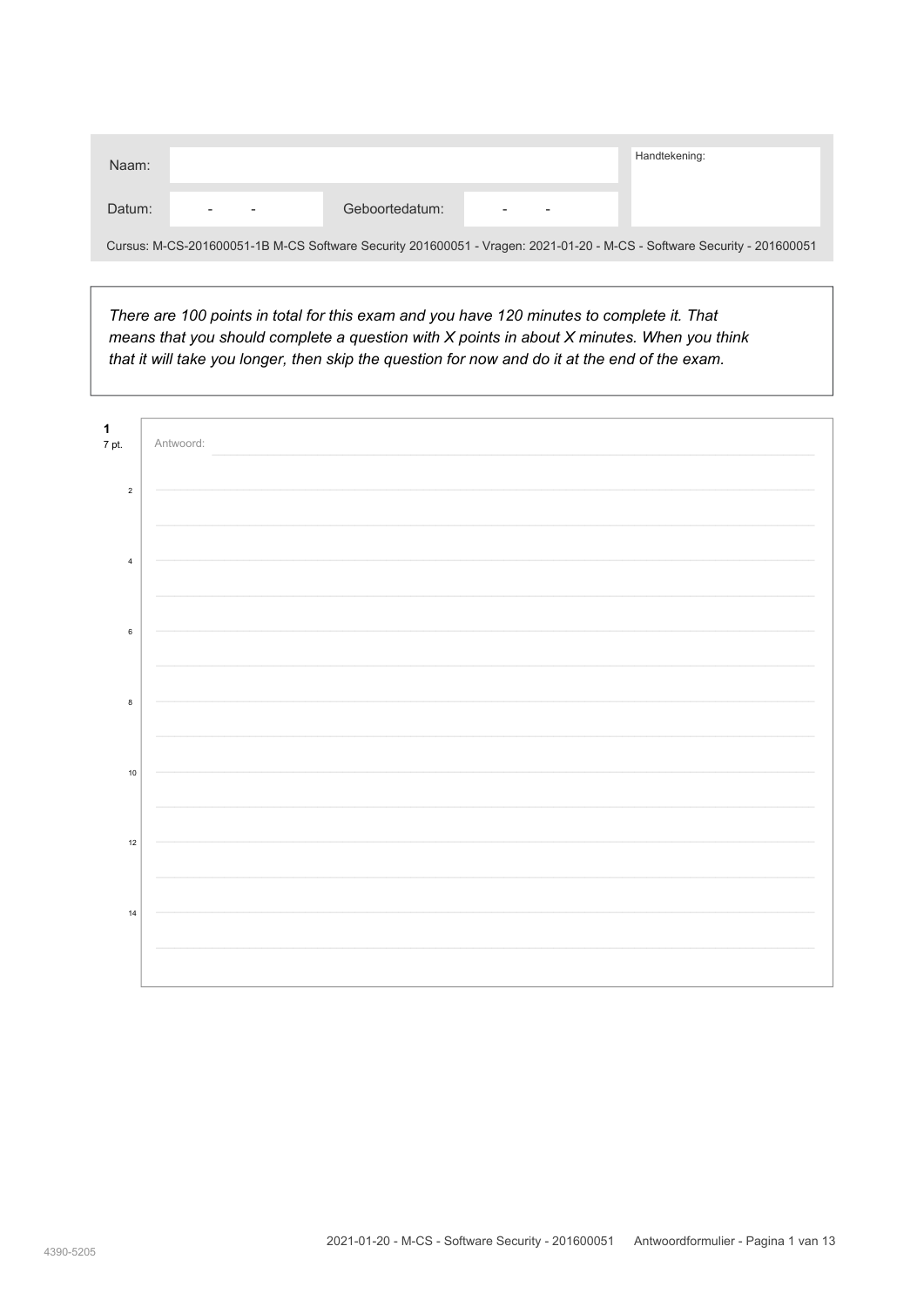| $\mathbf 2$<br>10 pt. | Antwoord: |
|-----------------------|-----------|
| $\sqrt{2}$            |           |
|                       |           |
| $\overline{4}$        |           |
| $\,6\,$               |           |
|                       |           |
| $\bf8$                |           |
| $10$                  |           |
|                       |           |
| 12                    |           |
| 14                    |           |
|                       |           |
|                       |           |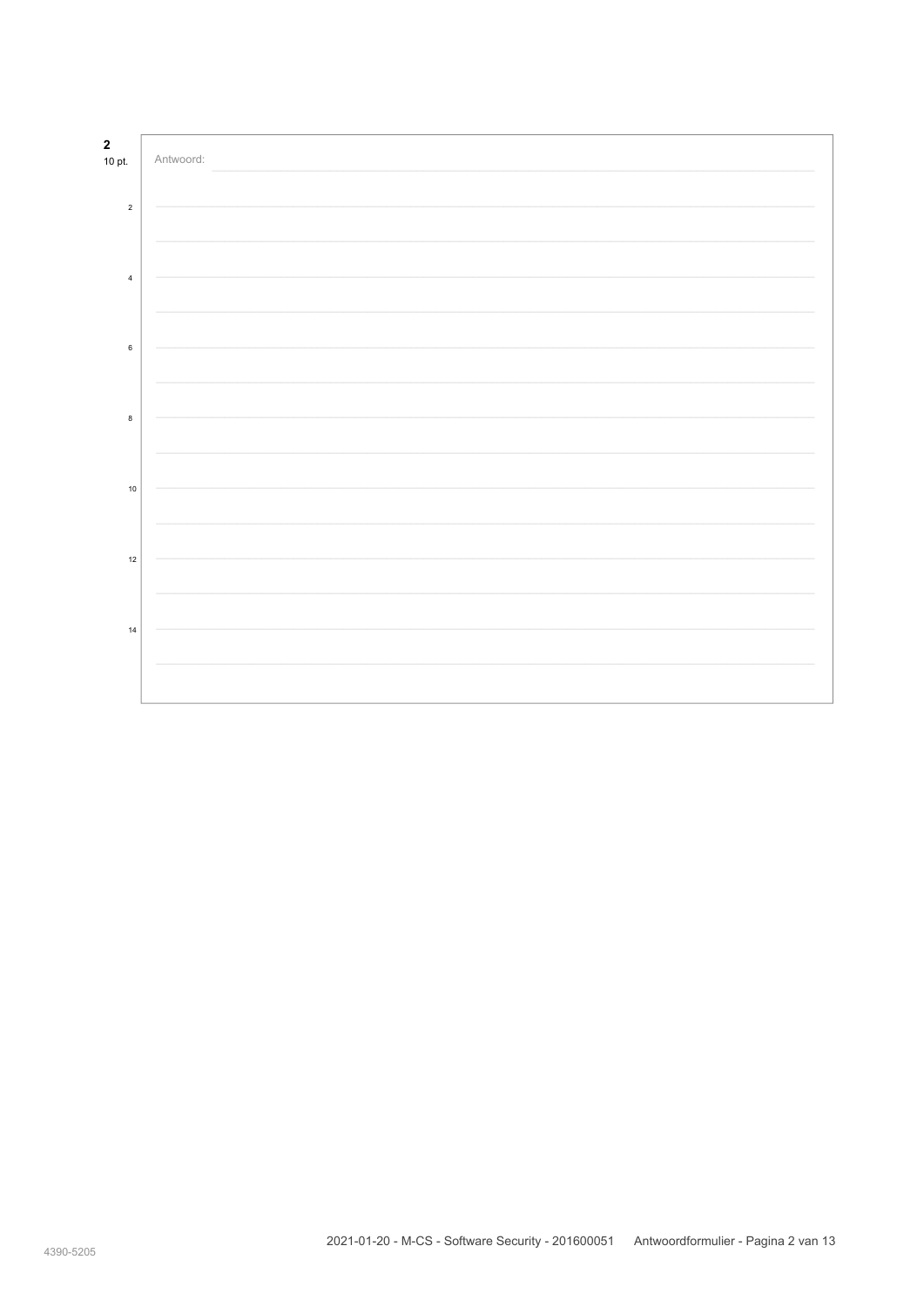| $\mathbf 3$<br>7 pt. | Antwoord: |
|----------------------|-----------|
| $\overline{2}$       |           |
|                      |           |
| $\sqrt{4}$           |           |
|                      |           |
| $\bf 6$              |           |
|                      |           |
| 8                    |           |
|                      |           |
| $10$                 |           |
|                      |           |
| 12                   |           |
|                      |           |
| 14                   |           |
|                      |           |
|                      |           |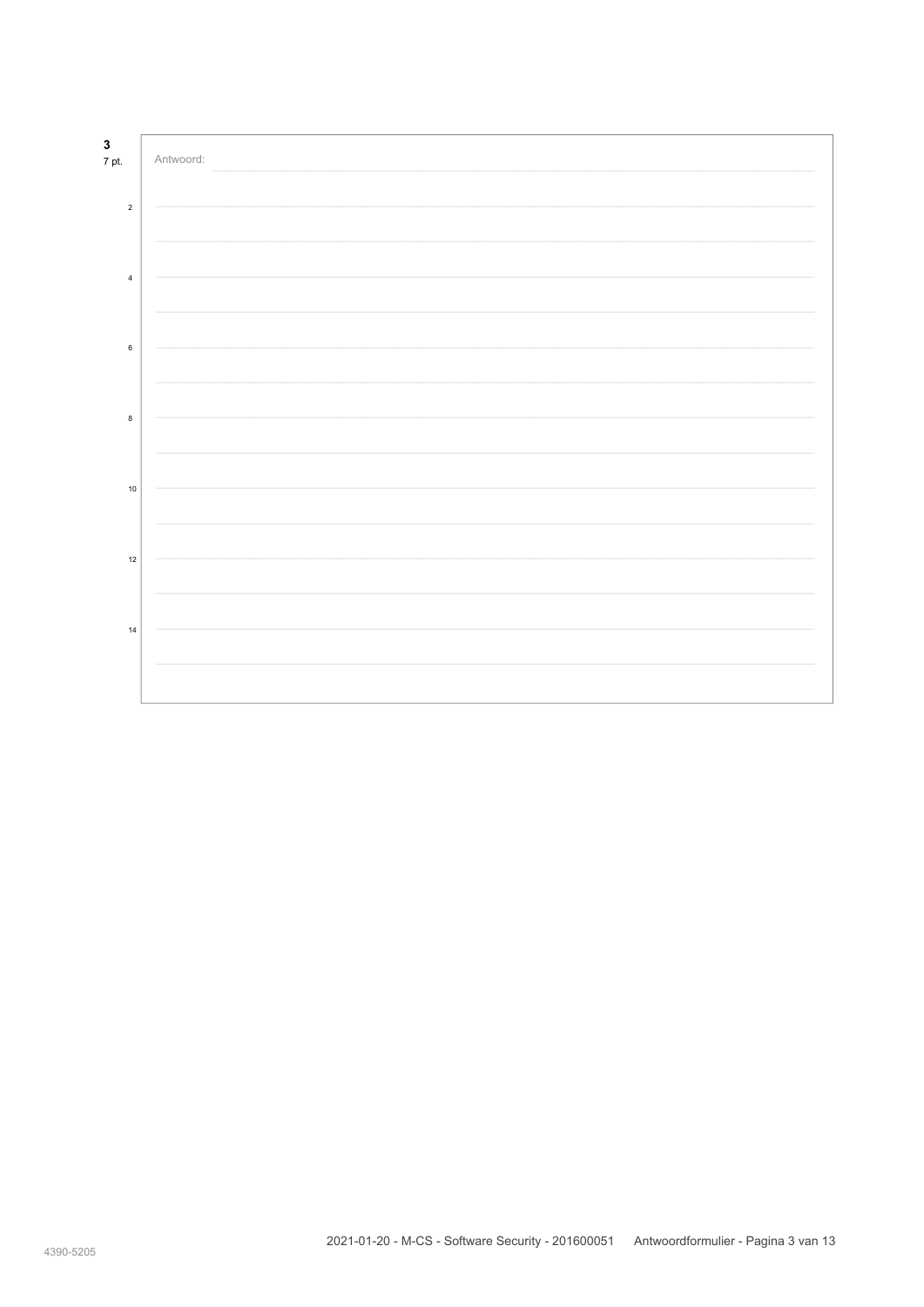| $\overline{\mathbf{4}}$<br>7 pt. | Antwoord: |
|----------------------------------|-----------|
| $\overline{2}$                   |           |
|                                  |           |
| $\sqrt{4}$                       |           |
|                                  |           |
|                                  |           |
| $\bf 6$                          |           |
|                                  |           |
| 8                                |           |
|                                  |           |
| $10$                             |           |
|                                  |           |
| 12                               |           |
|                                  |           |
| 14                               |           |
|                                  |           |
|                                  |           |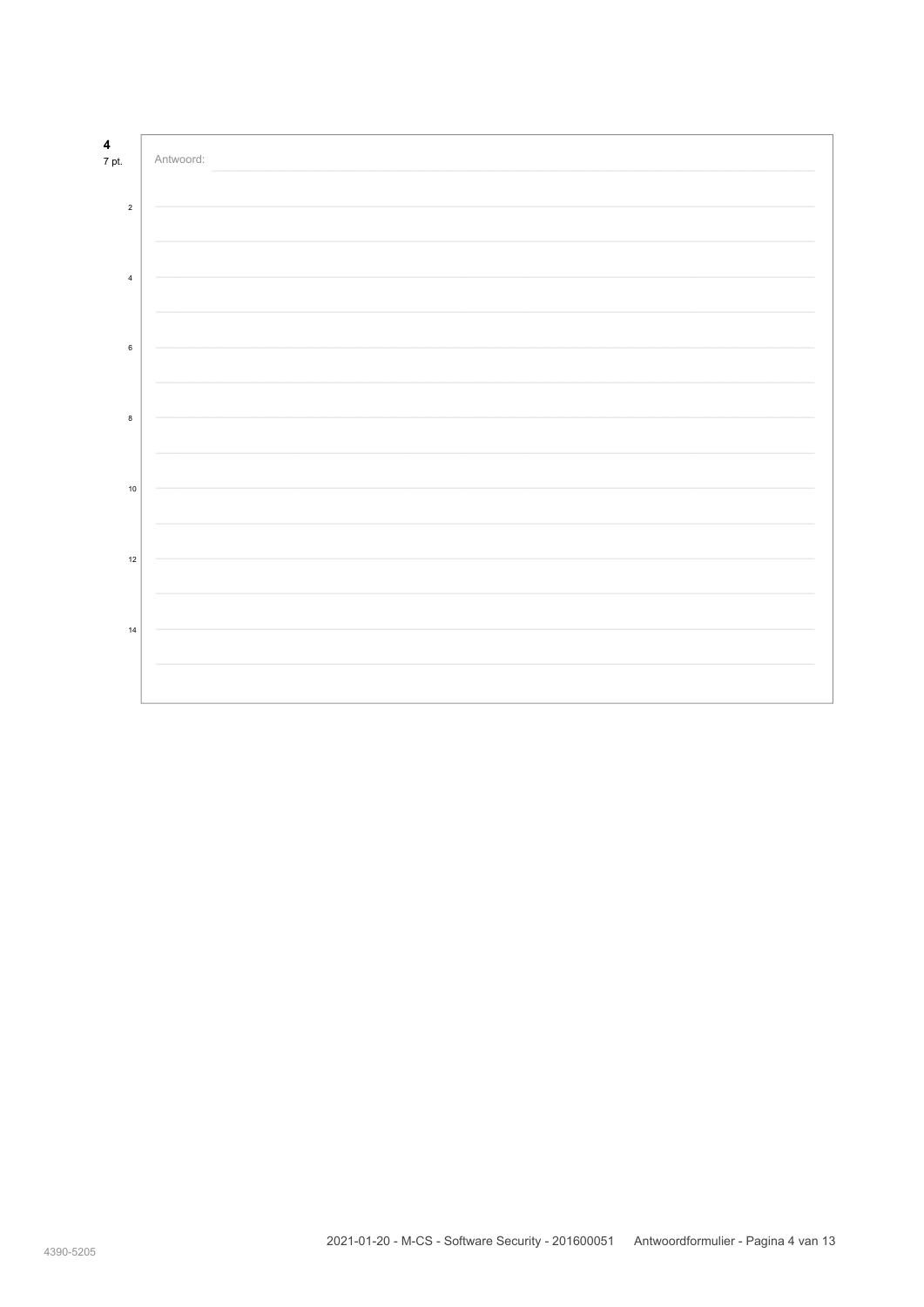| ${\bf 5}$<br>7 pt.      | Antwoord: |
|-------------------------|-----------|
| $\overline{2}$          |           |
|                         |           |
| $\overline{\mathbf{4}}$ |           |
|                         |           |
| $\bf 6$                 |           |
|                         |           |
| $\bf8$                  |           |
|                         |           |
| 10                      |           |
| $12$                    |           |
|                         |           |
| 14                      |           |
|                         |           |
|                         |           |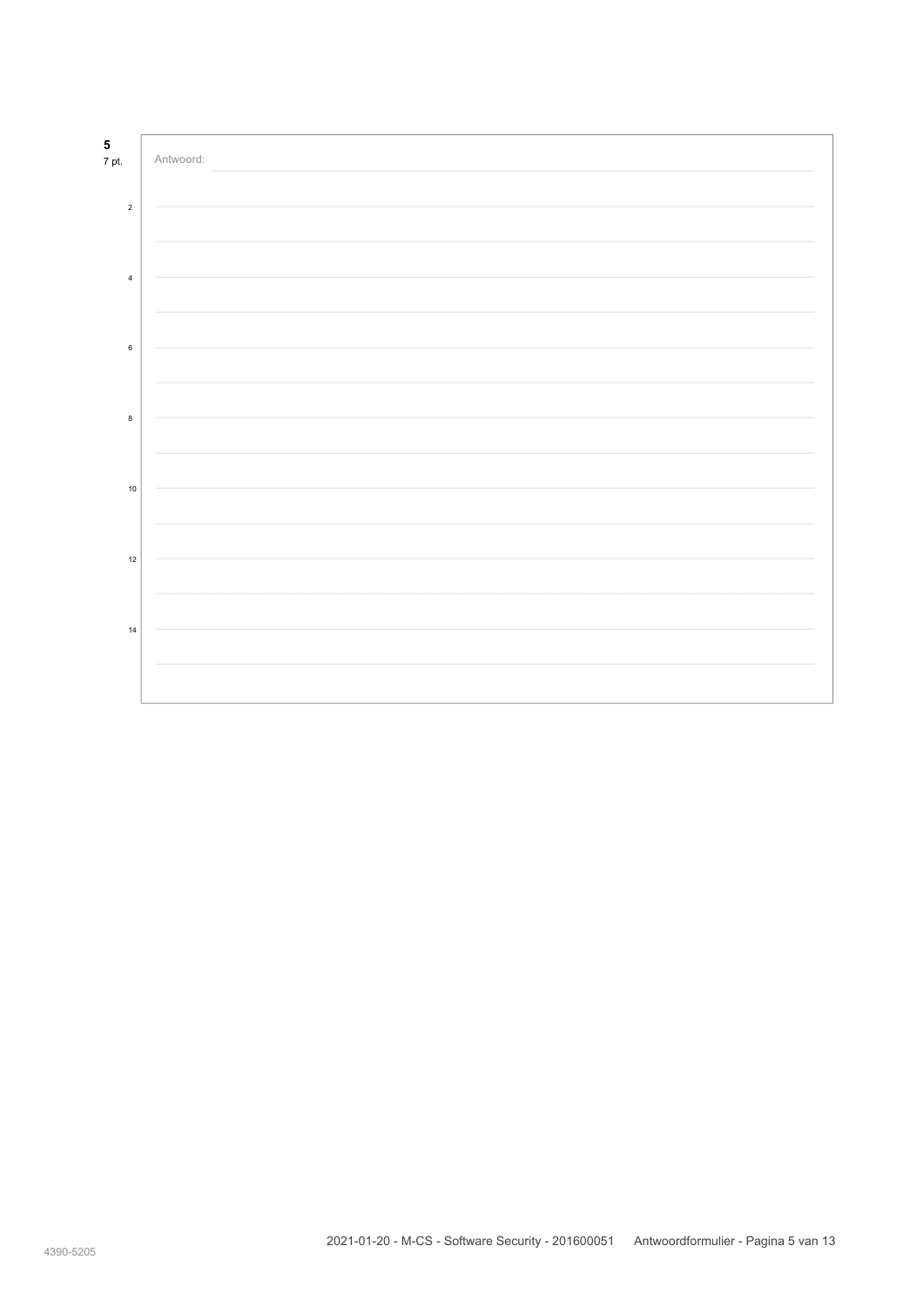| $\bf 6$        | Antwoord: |
|----------------|-----------|
| 7 pt.          |           |
|                |           |
| $\overline{2}$ |           |
|                |           |
|                |           |
| $\sqrt{4}$     |           |
|                |           |
|                |           |
| $\bf 6$        |           |
|                |           |
|                |           |
| 8              |           |
|                |           |
|                |           |
|                |           |
| $10$           |           |
|                |           |
|                |           |
| 12             |           |
|                |           |
|                |           |
| 14             |           |
|                |           |
|                |           |
|                |           |
|                |           |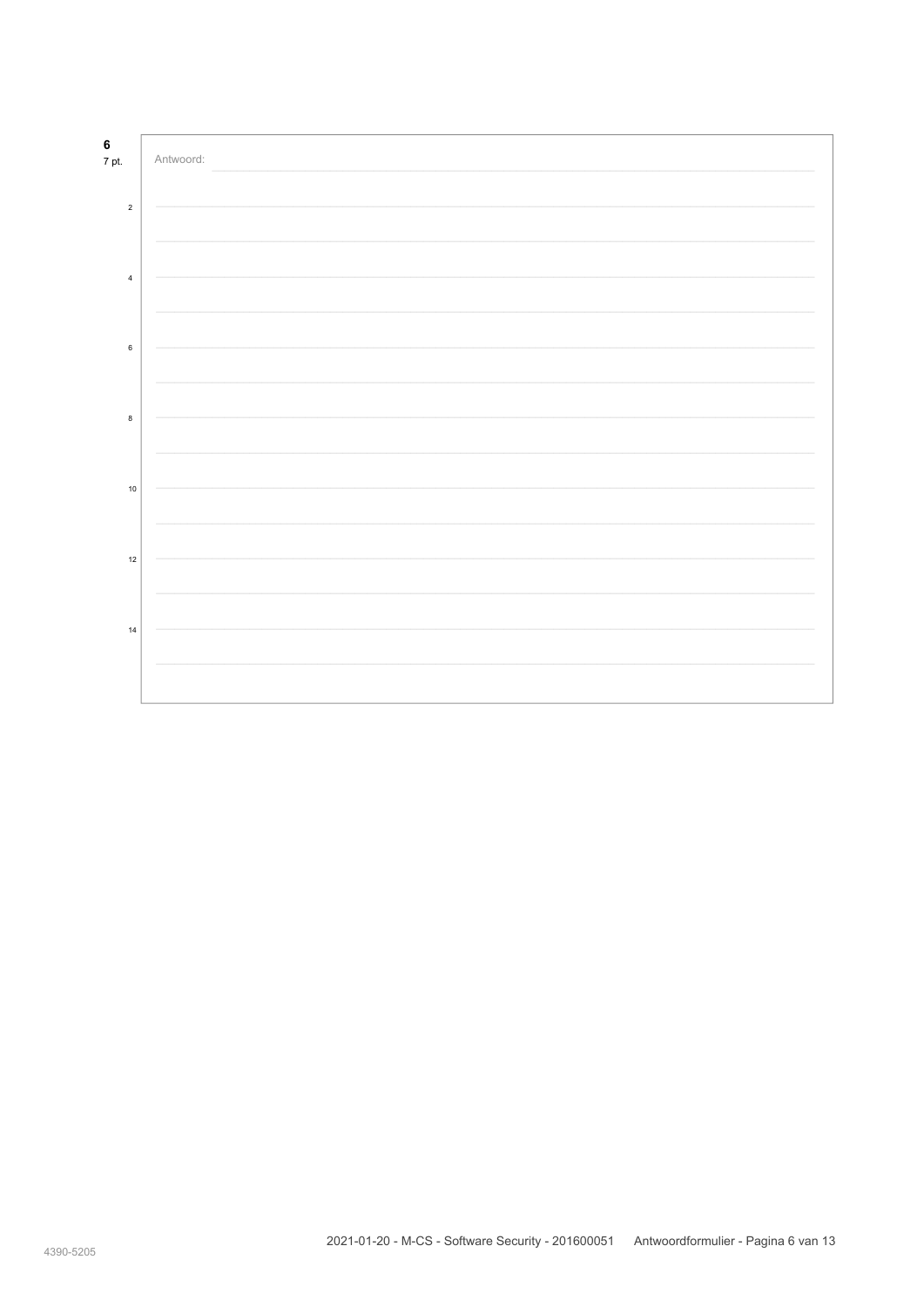| $\pmb{7}$<br>7 pt.      | Antwoord: |
|-------------------------|-----------|
| $\overline{2}$          |           |
|                         |           |
| $\overline{\mathbf{4}}$ |           |
| $\bf 6$                 |           |
|                         |           |
| $\bf8$                  |           |
|                         |           |
| 10                      |           |
| $12$                    |           |
|                         |           |
| 14                      |           |
|                         |           |
|                         |           |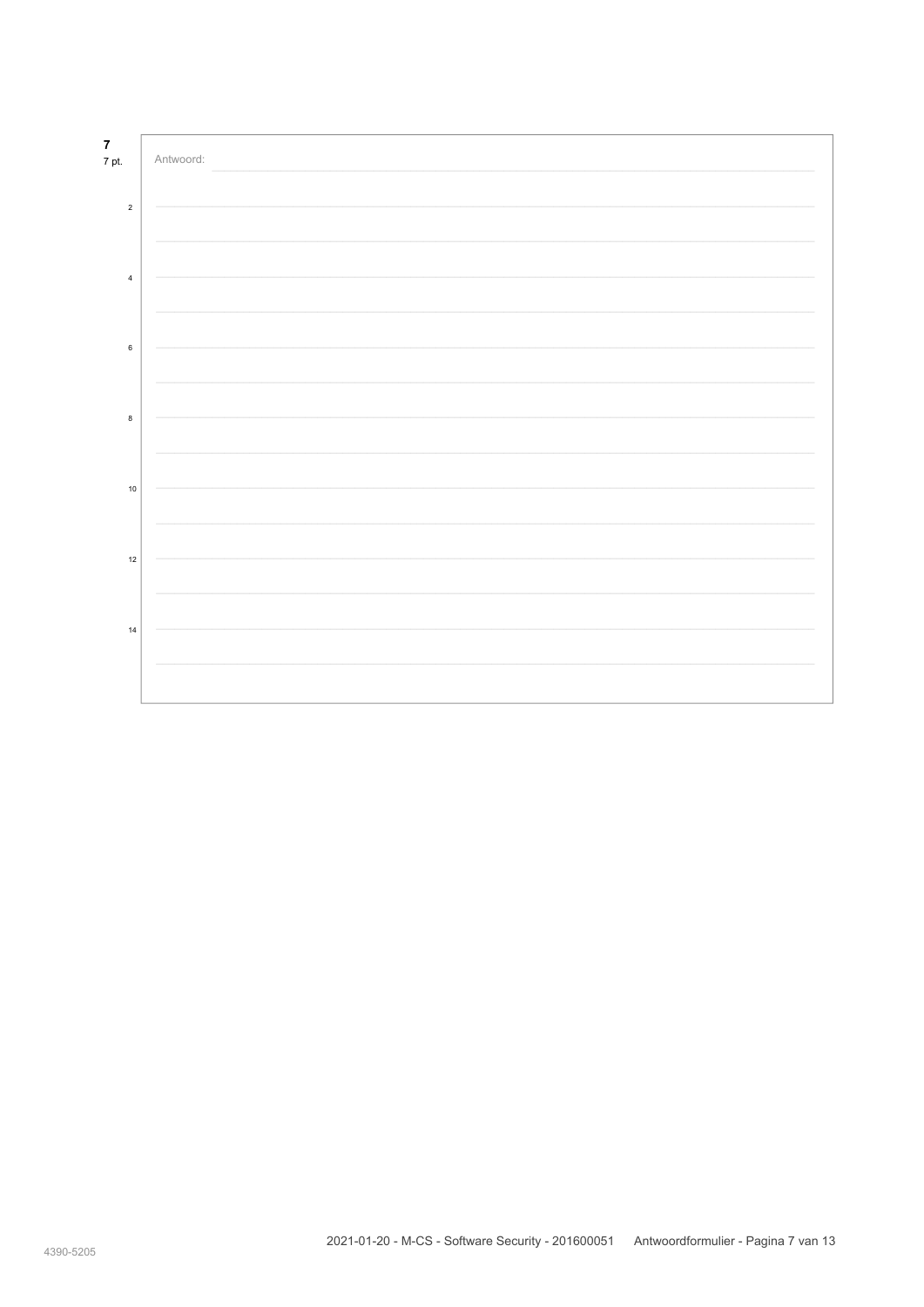| $\bf8$         |           |
|----------------|-----------|
| 7 pt.          | Antwoord: |
|                |           |
|                |           |
| $\overline{2}$ |           |
|                |           |
|                |           |
|                |           |
|                |           |
|                |           |
| $\sqrt{4}$     |           |
|                |           |
|                |           |
|                |           |
|                |           |
| $\bf 6$        |           |
|                |           |
|                |           |
|                |           |
|                |           |
| 8              |           |
|                |           |
|                |           |
|                |           |
|                |           |
|                |           |
| $10$           |           |
|                |           |
|                |           |
|                |           |
|                |           |
| 12             |           |
|                |           |
|                |           |
|                |           |
|                |           |
| 14             |           |
|                |           |
|                |           |
|                |           |
|                |           |
|                |           |
|                |           |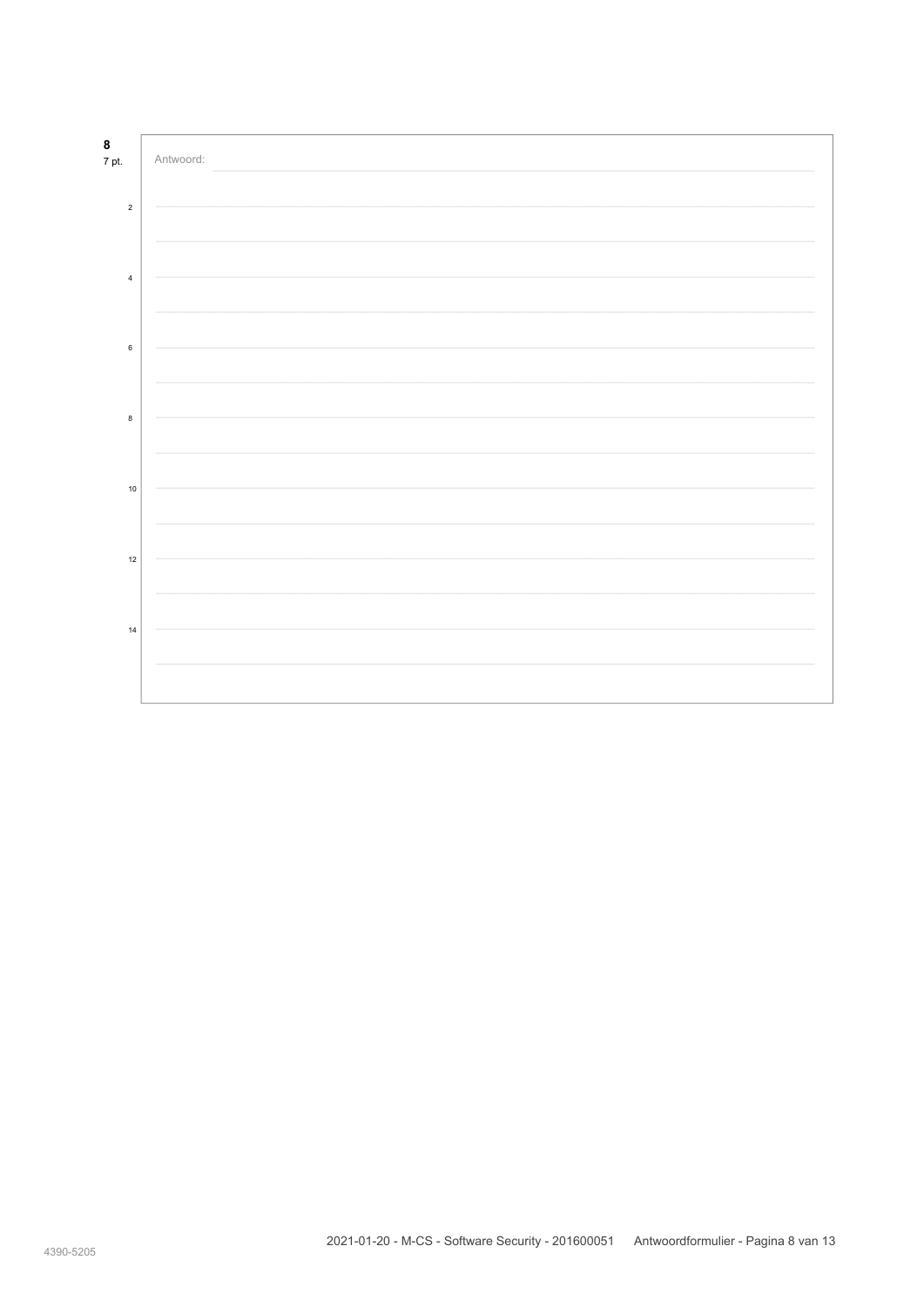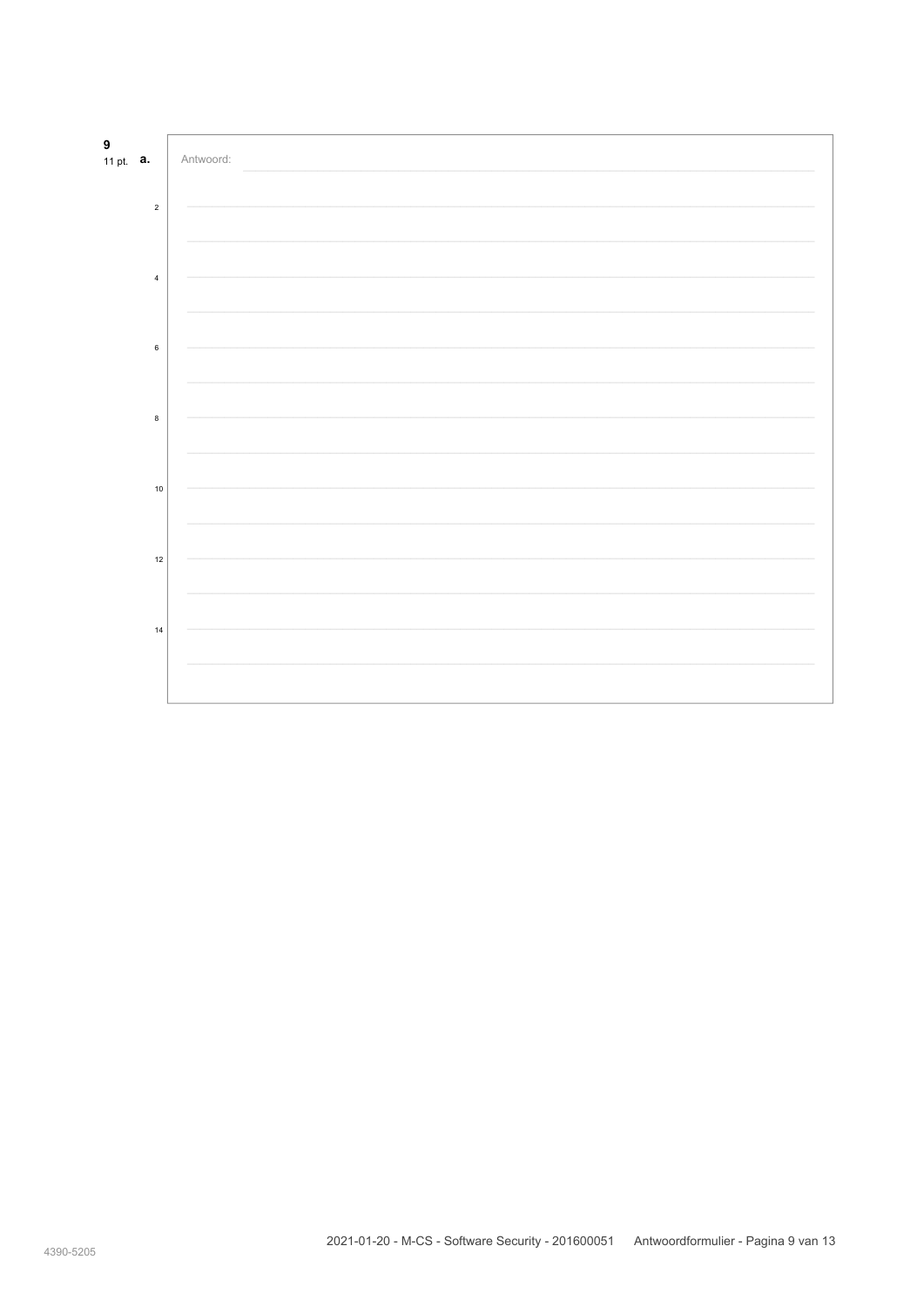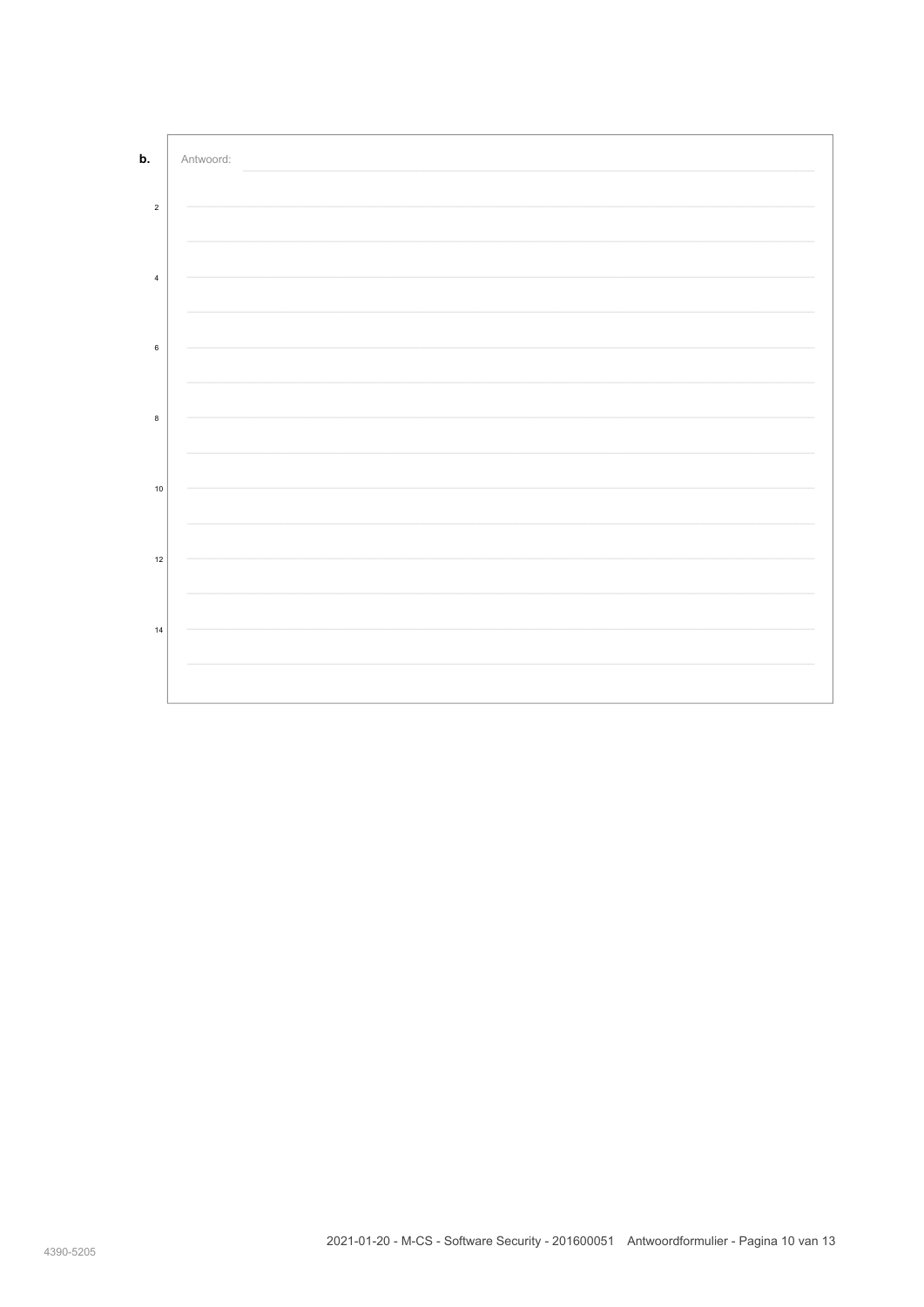| ${\bf 10}$<br>10 pt. | Antwoord: |
|----------------------|-----------|
| $\overline{2}$       |           |
|                      |           |
| $\overline{4}$       |           |
|                      |           |
| $\,6\,$              |           |
|                      |           |
| 8                    |           |
| 10                   |           |
|                      |           |
| 12                   |           |
|                      |           |
| 14                   |           |
|                      |           |
|                      |           |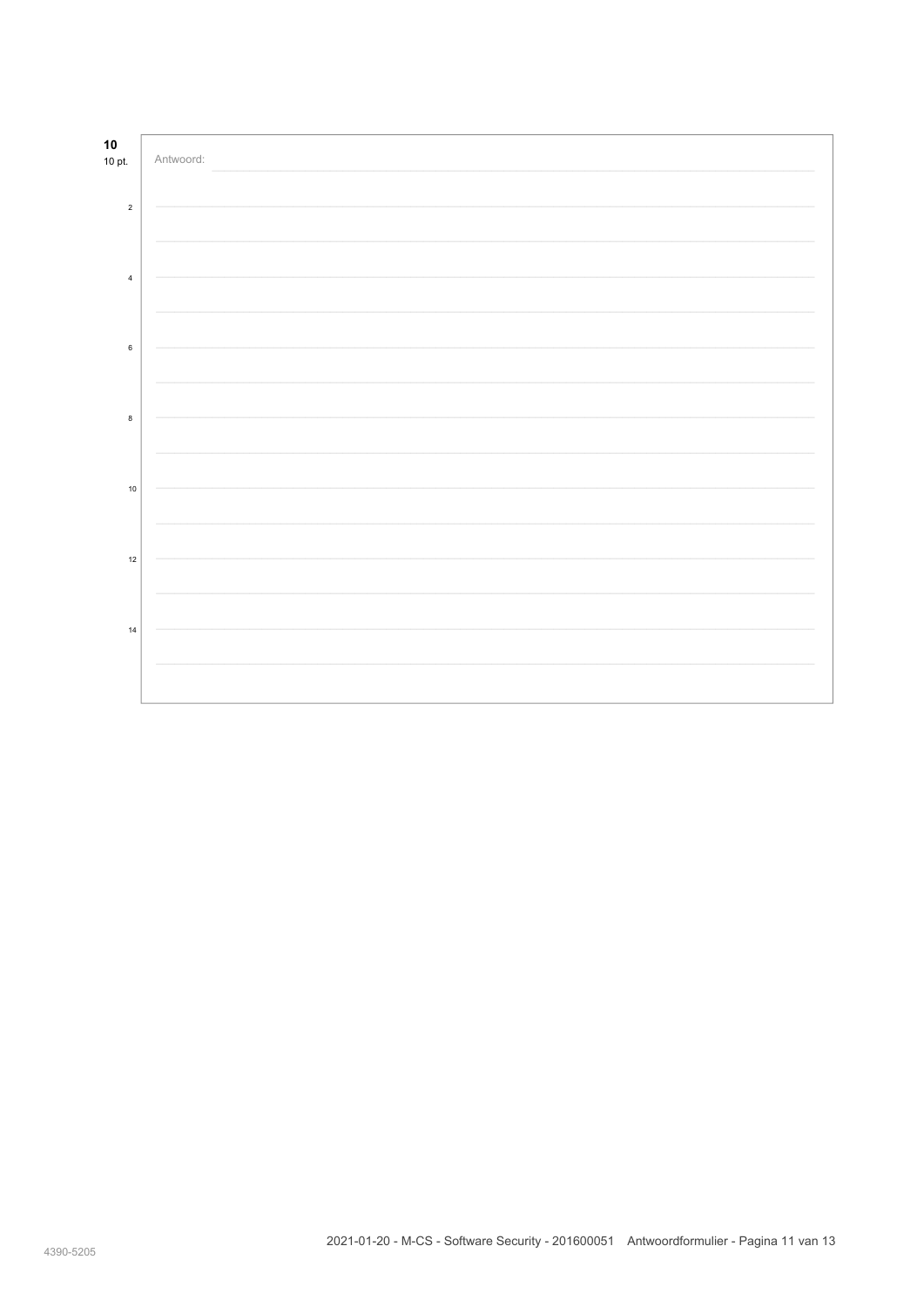| $11$<br>14 pt. | Antwoord: |
|----------------|-----------|
|                |           |
| $\sqrt{2}$     |           |
|                |           |
| $\pmb{4}$      |           |
| $\,6\,$        |           |
|                |           |
| $\bf8$         |           |
|                |           |
| $10\,$         |           |
|                |           |
| $12\,$         |           |
|                |           |
| 14             |           |
|                |           |
| $16\,$         |           |
|                |           |
| $18\,$         |           |
|                |           |
| $20\,$         |           |
|                |           |
| $22\,$         |           |
|                |           |
| 24             |           |
|                |           |
| ${\bf 26}$     |           |
|                |           |
| 28             |           |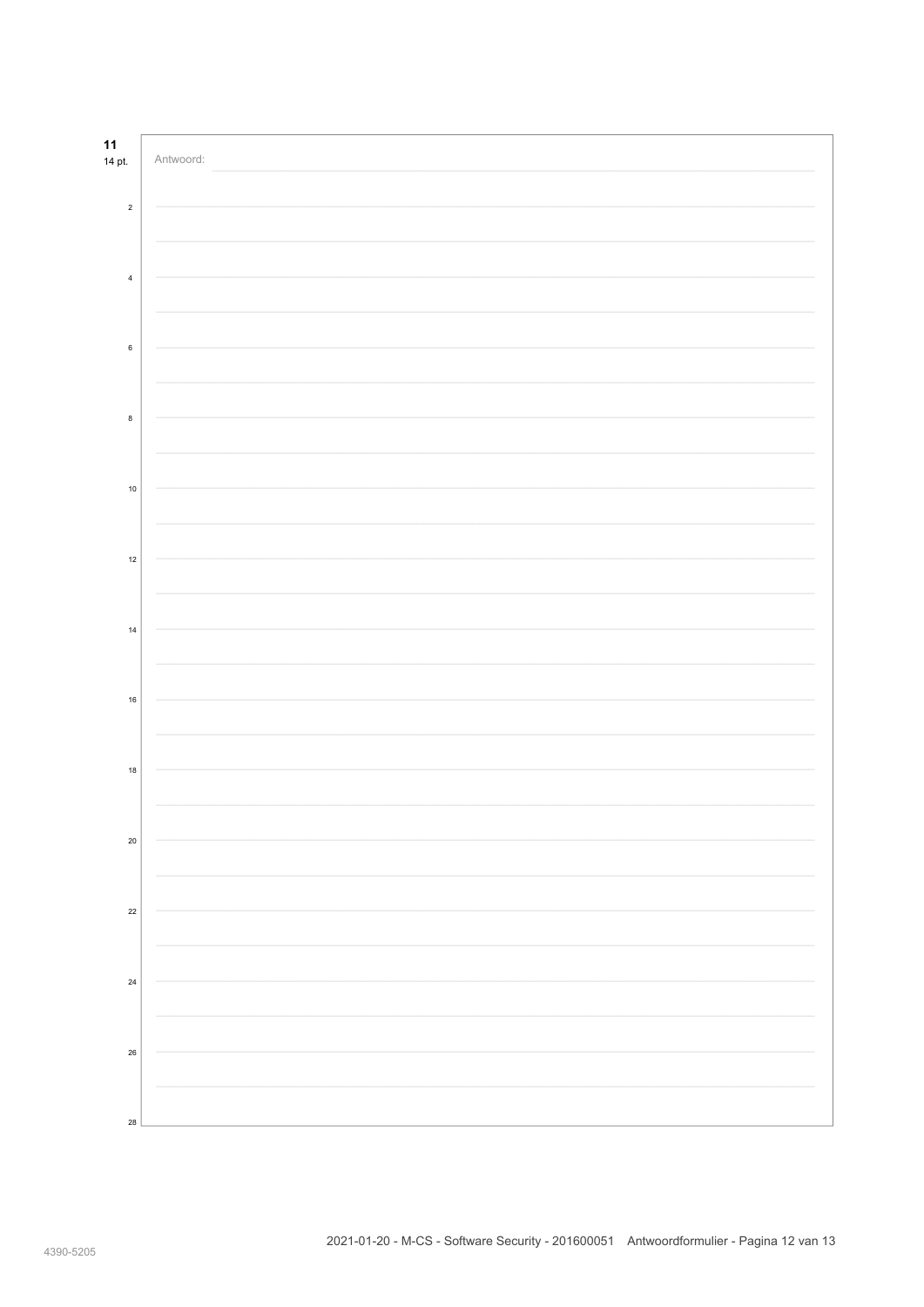<span id="page-20-0"></span>

| $30\,$      |           |
|-------------|-----------|
|             |           |
| $12$        |           |
| 7 pt.       | Antwoord: |
| $\mathbf 2$ |           |
|             |           |
|             |           |
| $\pmb{4}$   |           |
|             |           |
| $\mathbf 6$ |           |
|             |           |
| $\bf8$      |           |
|             |           |
| $10\,$      |           |
|             |           |
|             |           |
| $12\,$      |           |
|             |           |
| $14$        |           |
|             |           |
|             |           |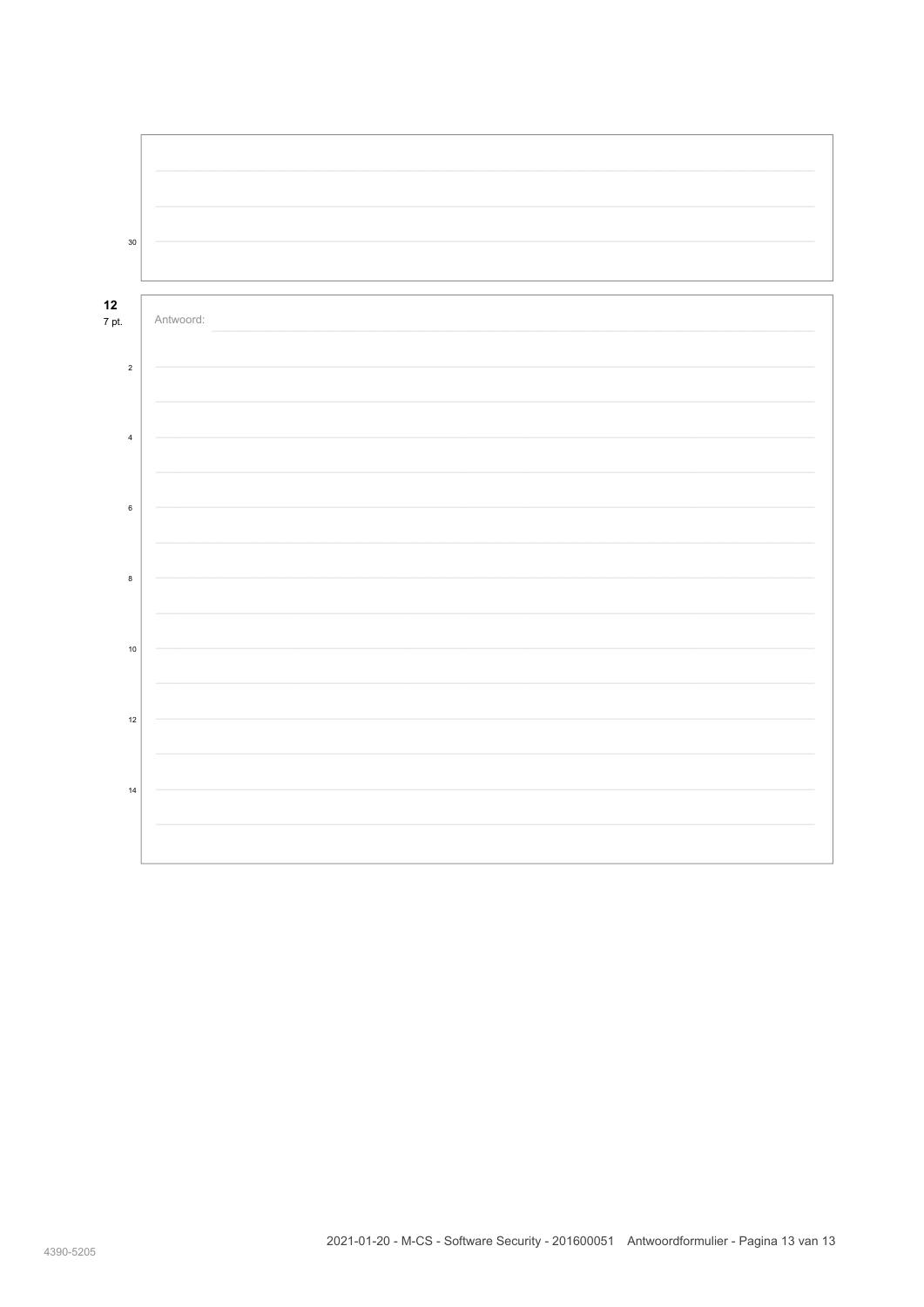## <span id="page-21-0"></span>**Correctiemodel**

| 1.<br>7 pt. | Correction criterion   Points |             |
|-------------|-------------------------------|-------------|
|             | Criterion 1                   | $ 7$ points |
|             | Total points:                 | 7 points    |

| 2.<br>10 pt. | Correction criterion   Points |           |
|--------------|-------------------------------|-----------|
|              | Criterion 1                   | 10 points |
|              | Total points:                 | 10 points |

| З.<br>7 pt. | <b>Correction criterion Points</b> |          |
|-------------|------------------------------------|----------|
|             | Criterion 1                        | 7 points |
|             | Total points:                      | 7 points |

| 7 pt. | <b>Correction criterion Points</b> |          |
|-------|------------------------------------|----------|
|       | Criterion 1                        | 7 points |
|       | Total points:                      | 7 points |

| 5.<br>7 pt. | Correction criterion   Points |          |
|-------------|-------------------------------|----------|
|             | Criterion 1                   | 7 points |
|             | Total points:                 | 7 points |

| 6.<br>7 pt. | Correction criterion   Points |          |
|-------------|-------------------------------|----------|
|             | Criterion 1                   | 7 points |
|             | Total points:                 | 7 points |

| 7 pt. | Correction criterion   Points |          |
|-------|-------------------------------|----------|
|       | Criterion 1                   | 7 points |
|       | Total points:                 | 7 points |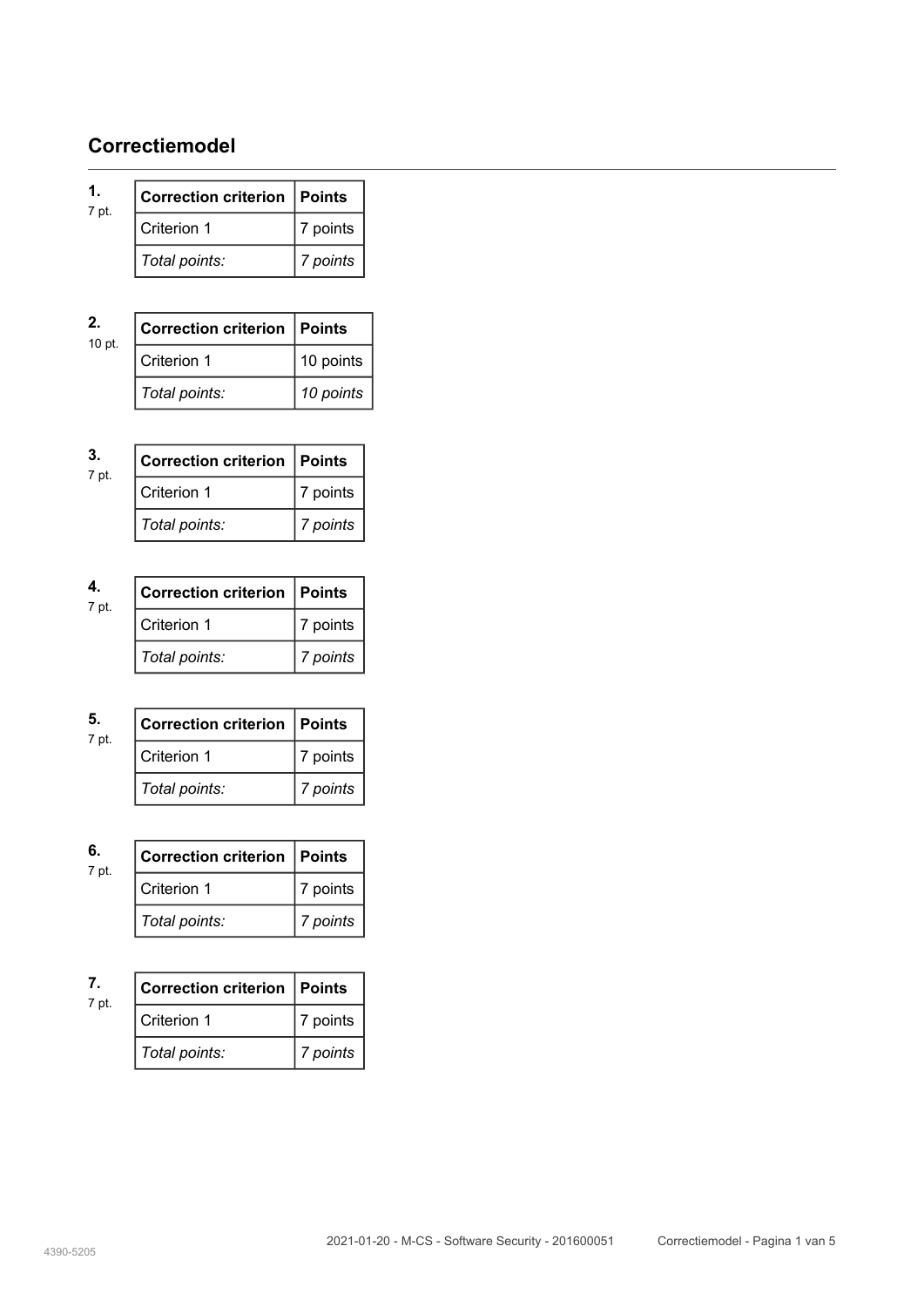| 8.<br>7 pt. | Correction criterion   Points |          |
|-------------|-------------------------------|----------|
|             | Criterion 1                   | 7 points |
|             | Total points:                 | 7 points |

| 9.<br>11 pt. | а. | Correction criterion   Points |           |
|--------------|----|-------------------------------|-----------|
|              |    | Criterion 1                   | 10 points |
|              |    | Total points:                 | 10 points |

| b. | Correction criterion   Points |         |
|----|-------------------------------|---------|
|    | Criterion 1                   | 1 point |
|    | Total points:                 | 1 point |

| 10.<br>10 pt. | Correction criterion Points |           |
|---------------|-----------------------------|-----------|
|               | Criterion 1                 | 10 points |
|               | Total points:               | 10 points |

| 11.<br>14 pt. | Correction criterion   Points |           |
|---------------|-------------------------------|-----------|
|               | Criterion 1                   | 14 points |
|               | Total points:                 | 14 points |

| 12.<br>7 pt. | Correction criterion   Points |          |
|--------------|-------------------------------|----------|
|              | Criterion 1                   | 7 points |
|              | Total points:                 | 7 points |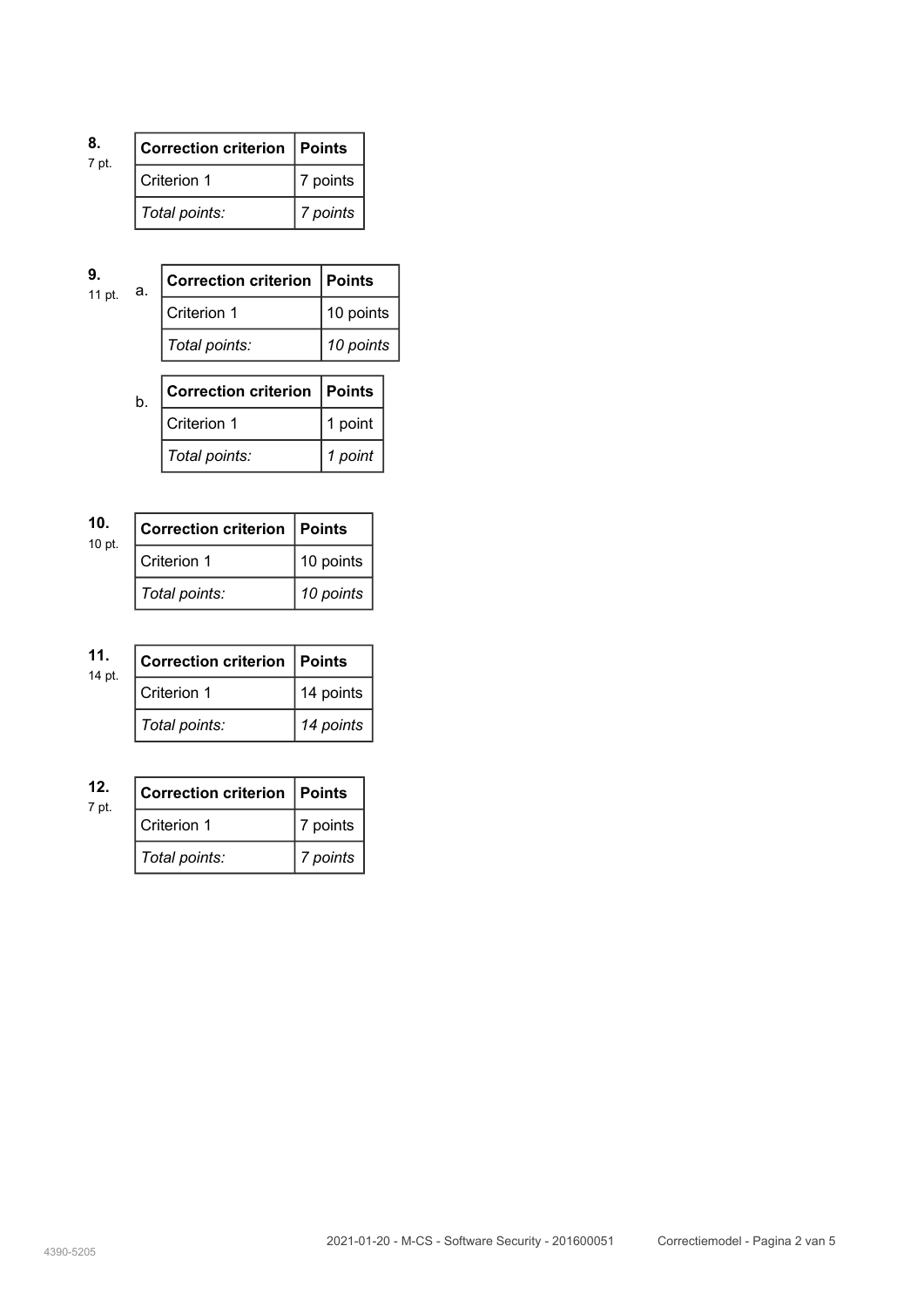### **Cesuur**

Toegepaste raadscore: 0 pt

| <b>Behaalde punten</b> | Cijfer |
|------------------------|--------|
| 101                    | 10     |
| 100                    | 9,9    |
| 99                     | 9,8    |
| 98                     | 9,7    |
| 97                     | 9,6    |
| 96                     | 9,5    |
| 95                     | 9,4    |
| 94                     | 9,3    |
| 93                     | 9,2    |
| 92                     | 9,1    |
| 91                     | 9,0    |
| 90                     | 8,9    |
| 89                     | 8,8    |
| 88                     | 8,7    |
| 87                     | 8,6    |
| 86                     | 8,5    |
| 85                     | 8,4    |
| 84                     | 8,3    |
| 83                     | 8,2    |
| 82                     | 8,1    |
| 81                     | 8,0    |
| 80                     | 7,9    |
| 79                     | 7,8    |
| 78                     | 7,7    |
| 77                     | 7,6    |
| 76                     | 7,5    |
| 75                     | 7,4    |
| 74                     | 7,3    |
| 73                     | 7,2    |

| 72 | 7,1 |
|----|-----|
| 71 | 7,0 |
| 70 | 6,9 |
| 69 | 6,8 |
| 68 | 6,7 |
| 67 | 6,6 |
| 66 | 6,5 |
| 65 | 6,4 |
| 64 | 6,3 |
| 63 | 6,2 |
| 62 | 6,1 |
| 61 | 6,0 |
| 60 | 5,9 |
| 59 | 5,8 |
| 58 | 5,7 |
| 57 | 5,6 |
| 56 | 5,5 |
| 55 | 5,5 |
| 54 | 5,4 |
| 53 | 5,3 |
| 52 | 5,2 |
| 51 | 5,1 |
| 50 | 5,1 |
| 49 | 5,0 |
| 48 | 4,9 |
| 47 | 4,8 |
| 46 | 4,7 |
| 45 | 4,6 |
| 44 | 4,6 |
| 43 | 4,5 |
|    |     |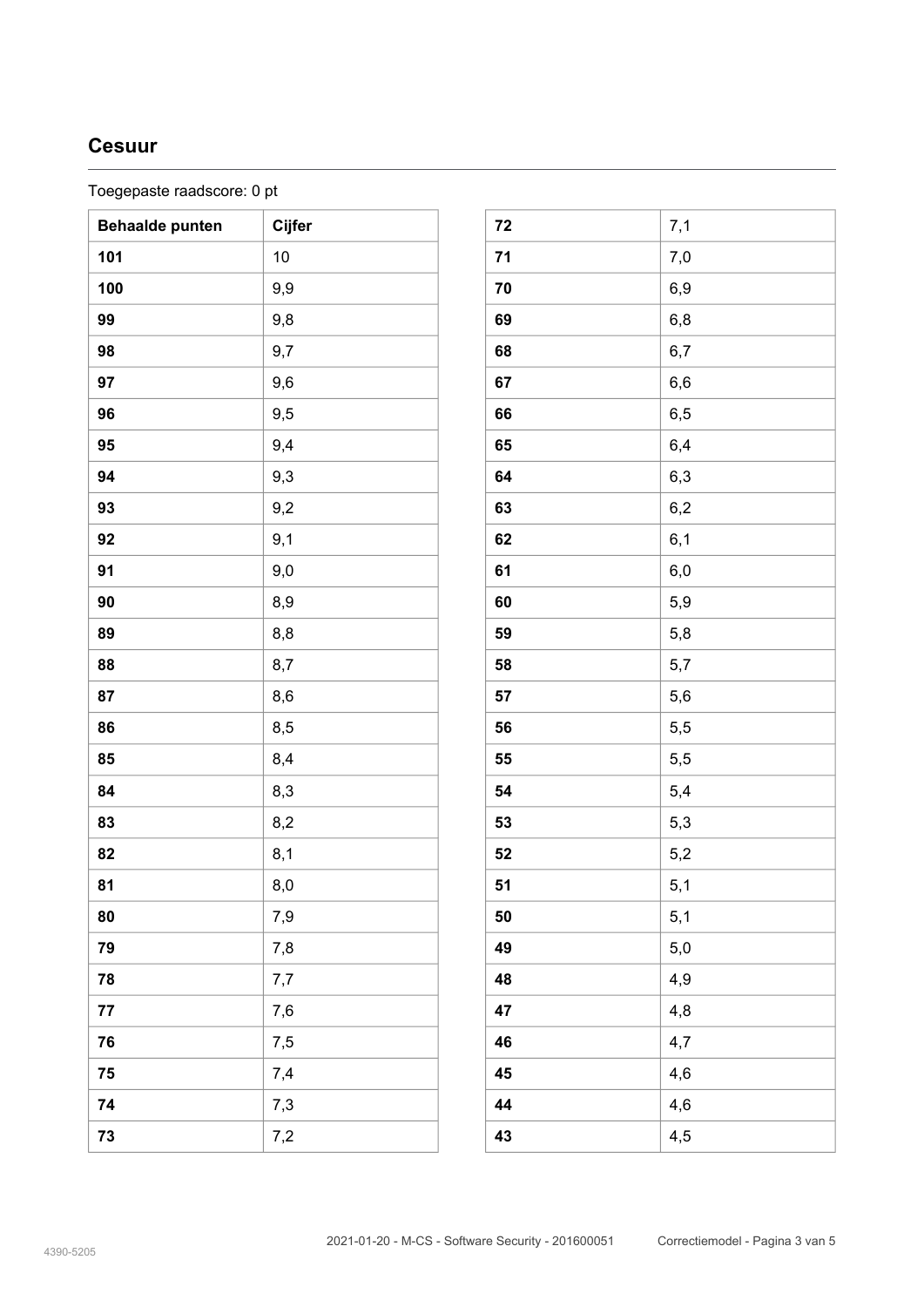| 42 | 4,4 |
|----|-----|
| 41 | 4,3 |
| 40 | 4,2 |
| 39 | 4,2 |
| 38 | 4,1 |
| 37 | 4,0 |
| 36 | 3,9 |
| 35 | 3,8 |
| 34 | 3,8 |
| 33 | 3,7 |
| 32 | 3,6 |
| 31 | 3,5 |
| 30 | 3,4 |
| 29 | 3,3 |
| 28 | 3,3 |
| 27 | 3,2 |
| 26 | 3,1 |
| 25 | 3,0 |
| 24 | 2,9 |
| 23 | 2,9 |
| 22 | 2,8 |
| 21 | 2,7 |
| 20 | 2,6 |
| 19 | 2,5 |
| 18 | 2,5 |
| 17 | 2,4 |
| 16 | 2,3 |
| 15 | 2,2 |
| 14 | 2,1 |
| 13 | 2,1 |
| 12 | 2,0 |
| 11 | 1,9 |
| 10 | 1,8 |

| 9                       | 1,7 |
|-------------------------|-----|
| 8                       | 1,6 |
| $\overline{7}$          | 1,6 |
| 6                       | 1,5 |
| $\overline{\mathbf{5}}$ | 1,4 |
| $\overline{\mathbf{4}}$ | 1,3 |
| $\mathbf{3}$            | 1,2 |
| $\mathbf{2}$            | 1,2 |
| 1                       | 1,1 |
| $\bf{0}$                | 1,0 |